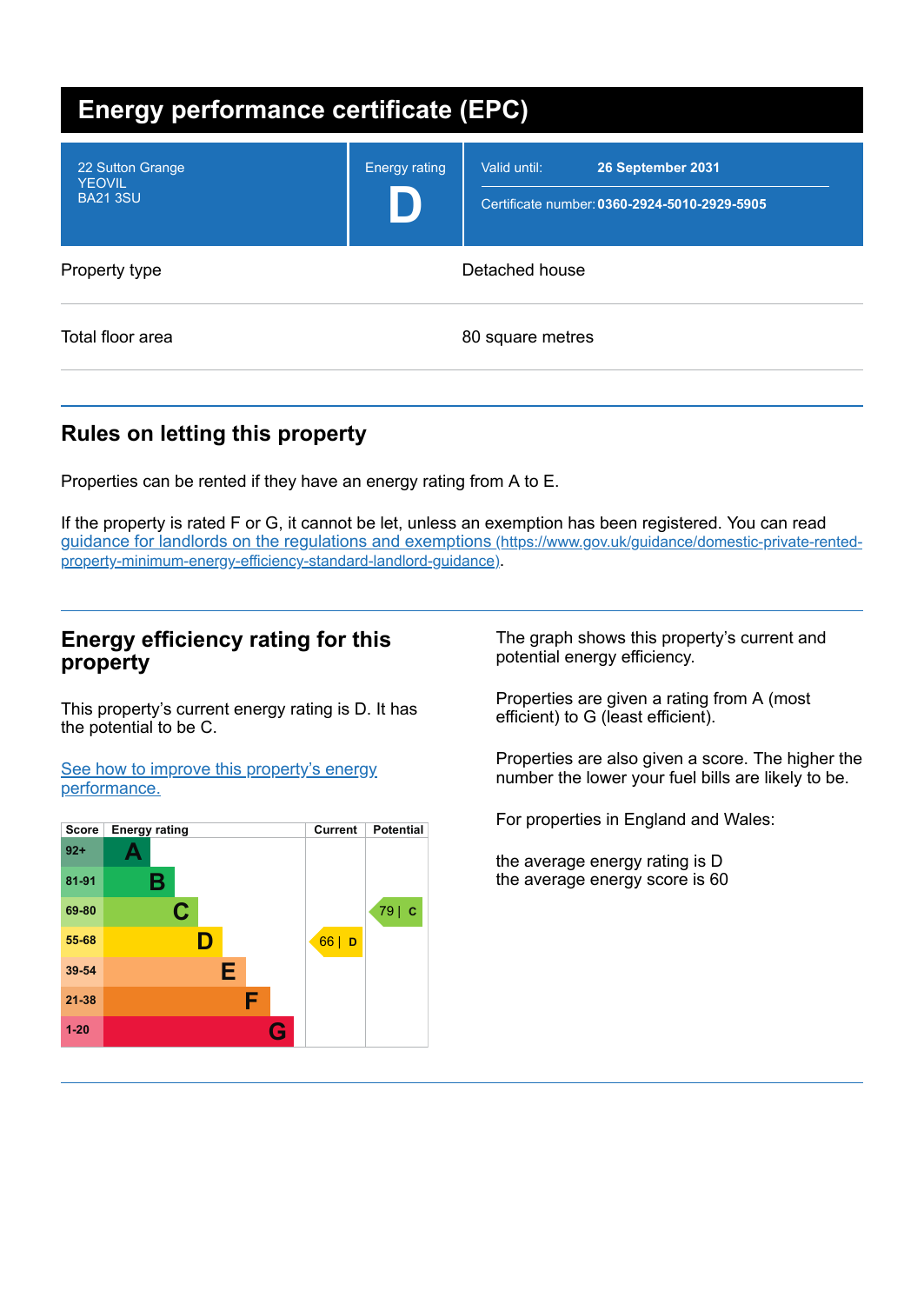## **Breakdown of property's energy performance**

This section shows the energy performance for features of this property. The assessment does not consider the condition of a feature and how well it is working.

Each feature is assessed as one of the following:

- very good (most efficient)
- good
- average
- poor
- very poor (least efficient)

When the description says "assumed", it means that the feature could not be inspected and an assumption has been made based on the property's age and type.

| <b>Feature</b>       | <b>Description</b>                         | Rating    |
|----------------------|--------------------------------------------|-----------|
| Wall                 | Cavity wall, as built, insulated (assumed) | Good      |
| Roof                 | Pitched, 75 mm loft insulation             | Average   |
| Window               | Fully double glazed                        | Average   |
| Main heating         | Boiler and radiators, mains gas            | Good      |
| Main heating control | Programmer, room thermostat and TRVs       | Good      |
| Hot water            | From main system                           | Good      |
| Lighting             | Low energy lighting in all fixed outlets   | Very good |
| Floor                | Solid, no insulation (assumed)             | N/A       |
| Floor                | To unheated space, no insulation (assumed) | N/A       |
| Secondary heating    | None                                       | N/A       |

### **Primary energy use**

The primary energy use for this property per year is 241 kilowatt hours per square metre (kWh/m2).

### **Environmental impact of this property**

One of the biggest contributors to climate change is carbon dioxide (CO2). The energy used for heating, lighting and power in our homes produces over a quarter of the UK's CO2 emissions.

| An average household<br>produces | 6 tonnes of CO <sub>2</sub> |  |
|----------------------------------|-----------------------------|--|
| This property produces           | 3.4 tonnes of CO2           |  |

This property's potential production 2.1 tonnes of CO2

By making the [recommended](#page-2-0) changes, you could reduce this property's CO2 emissions by 1.3 tonnes per year. This will help to protect the environment.

Environmental impact ratings are based on assumptions about average occupancy and energy use. They may not reflect how energy is consumed by the people living at the property.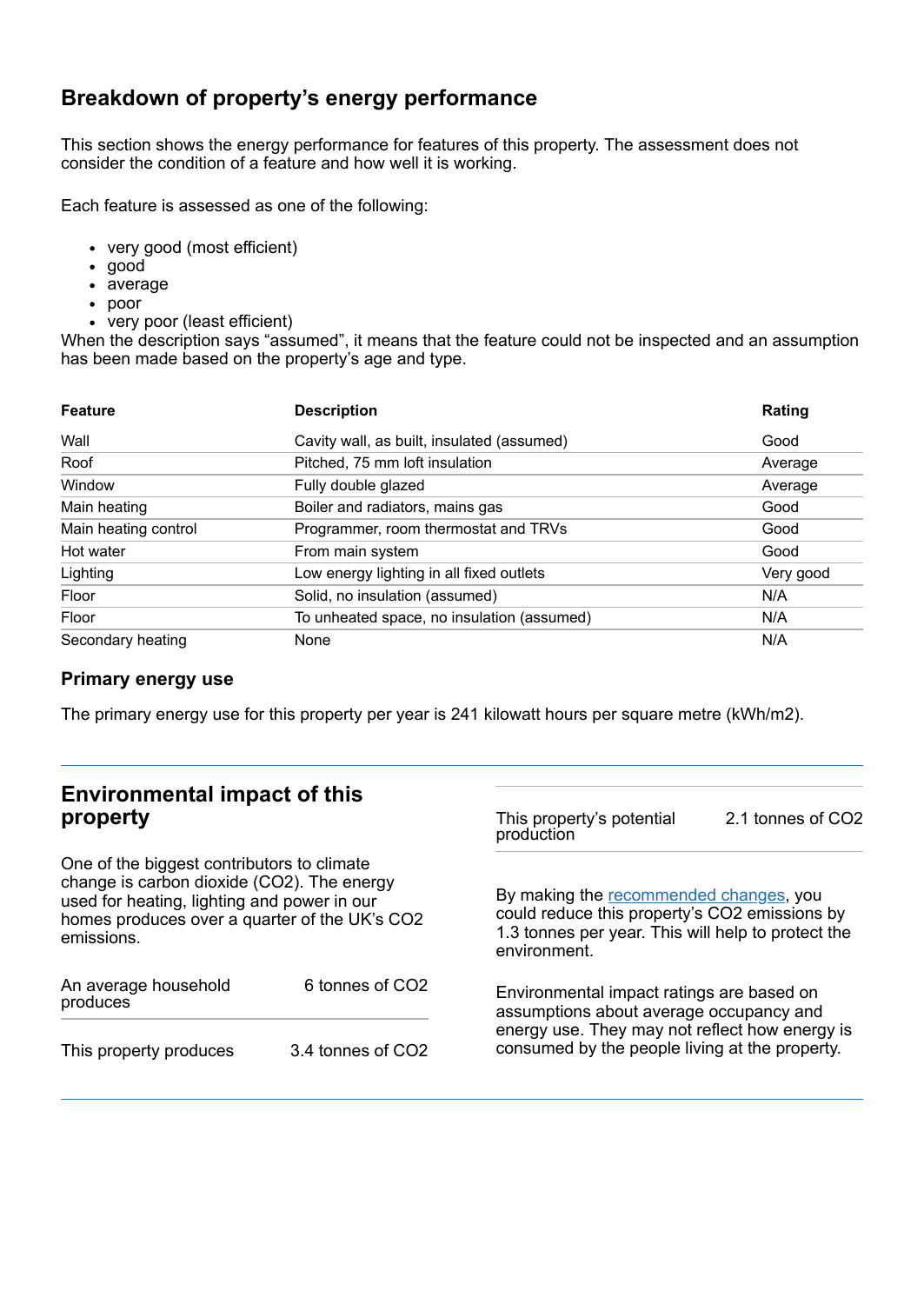# <span id="page-2-0"></span>**How to improve this property's energy performance**

Making any of the recommended changes will improve this property's energy efficiency.

If you make all of the recommended changes, this will improve the property's energy rating and score from D (66) to C (79).

| <b>Recommendation</b>                 | <b>Typical installation cost</b> | <b>Typical yearly saving</b> |
|---------------------------------------|----------------------------------|------------------------------|
| 1. Increase loft insulation to 270 mm | £100 - £350                      | £31                          |
| 2. Solar water heating                | £4.000 - £6.000                  | £26                          |
| 3. Solar photovoltaic panels          | £3,500 - £5,500                  | £367                         |

#### **Paying for energy improvements**

Find energy grants and ways to save energy in your home. [\(https://www.gov.uk/improve-energy-efficiency\)](https://www.gov.uk/improve-energy-efficiency)

| <b>Estimated energy use and</b> |  |
|---------------------------------|--|
| potential savings               |  |

| Estimated yearly energy<br>cost for this property | £739 |
|---------------------------------------------------|------|
| Potential saving                                  | £58  |

The estimated cost shows how much the average household would spend in this property for heating, lighting and hot water. It is not based on how energy is used by the people living at the property.

The estimated saving is based on making all of the [recommendations](#page-2-0) in how to improve this property's energy performance.

For advice on how to reduce your energy bills visit Simple Energy Advice [\(https://www.simpleenergyadvice.org.uk/\)](https://www.simpleenergyadvice.org.uk/).

**Heating use in this property**

Heating a property usually makes up the majority of energy costs.

| Estimated energy used to heat this property |                                                                                                                                                                                                       |
|---------------------------------------------|-------------------------------------------------------------------------------------------------------------------------------------------------------------------------------------------------------|
| Space heating                               | 11377 kWh per year                                                                                                                                                                                    |
| Water heating                               | 1836 kWh per year                                                                                                                                                                                     |
| insulation                                  | Potential energy savings by installing                                                                                                                                                                |
| Type of insulation                          | Amount of energy saved                                                                                                                                                                                |
| Loft insulation                             | 743 kWh per year                                                                                                                                                                                      |
|                                             | You might be able to receive Renewable Heat<br>Incentive payments (https://www.gov.uk/domestic-<br>renewable-heat-incentive). This will help to reduce<br>carbon emissions by replacing your existing |

heating system with one that generates renewable heat. The estimated energy required for space and water heating will form the basis of the payments.